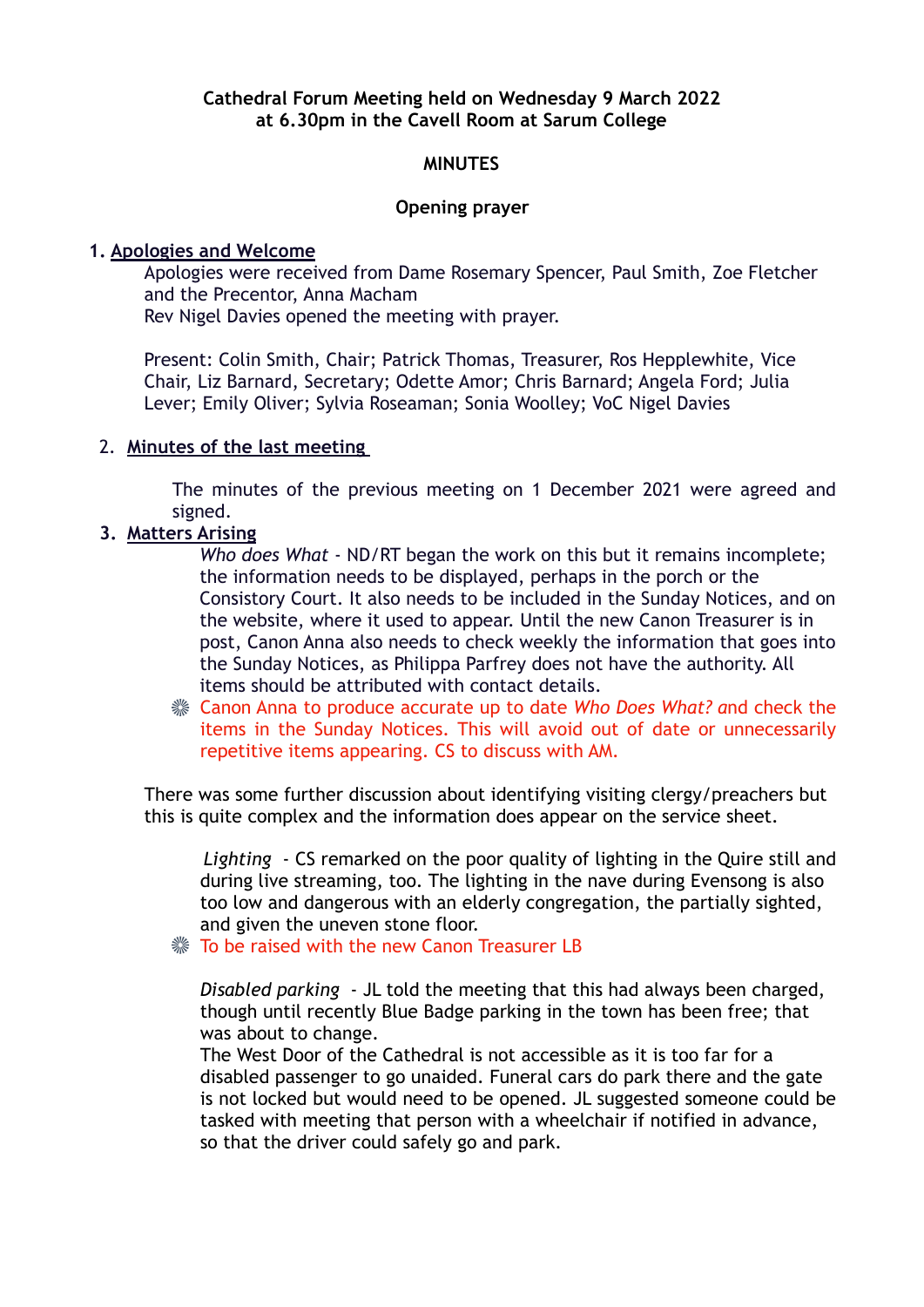4. **New Bishop & Canon Treasurer** - there was a brief summary of information about the two new priests and it was confirmed that the Canon Treasurer would be installed on 12 June, the day of the Open Gardens in the Close

# **5. Cathedrals Measure 2021 implementation update**

 Drafts have been submitted for approval and given the strict nature of the templates supplied, this should be straightforward, and should go to the Charities Commission without delay. Some minor amendments like having two seats at Salisbury for the Bishop, have been requested.

 The next stage is 'the Advisory Body' and hopefully, the Forum will be involved in the consultations.

CS thanked the Forum members for their valuable contributions to the document sent to the Dean and remarked that this might be the penultimate meeting of the existing Community Forum.

# **6. Reflect on Christmas/Epiphany,**

 RH said that the new nativity figures were universally popular and visitor friendly. There will be additional figures in future.

 AF commented on the Stewards approval of the ticketing system, despite some problems with access and the website, and the prioritising of the regular congregation which did not quite work out.

 Because of seating larger late families together, gaps were deliberately left, but the numbers were organised for maximum safety and comfort; only a few people booked tickets but did not turn up, and choir parents in particular, often arranged swaps where appropriate.

**And anticipate Lent/Easter?** No concerns to date.

## **7. Welcome to new members of the congregation**

CS told the meeting that the system is still not functioning adequately and a couple who registered on line were still awaiting a contact from the Cathedral. SR said there used to be a welcome committee rota, and RH described what positive things are done. The Stewards do encourage people to stay for coffee.

The question of the invitations to tea with the Dean seem to have lapsed, though lunch with the Dean has started again for at least some volunteers. ND thought clergy introducing the Eucharist before the service itself needed to emphasise coffee, and ask people to introduce themselves to the clergy. The Stewards need to have copies of the new Welcome leaflets to give to newcomers and this should be featured in the Sunday Notices, in addition.

**ER to ensure Welcome leaflets are given to the Stewards on Sunday morning,** and this also to be flagged up in the Sunday Notices.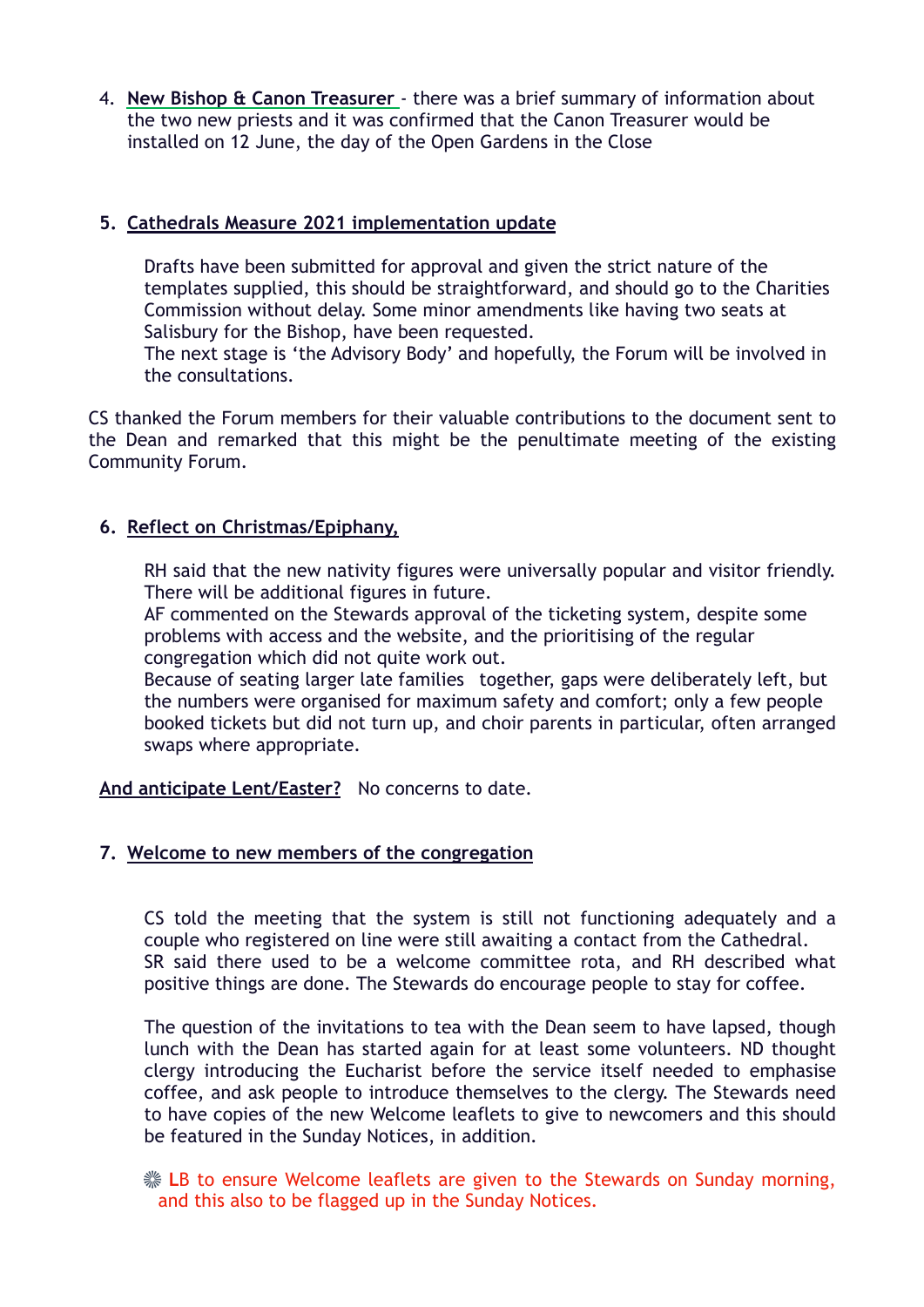## **8. Safeguarding -**

 This is prominent on the new website which is admirable but it can be seen as rather negative and aggressive when it precedes everything else; worship is quite a long way down the list, for example.

## **9. Cathedral website** see also above

Amy Sherburn was expecting and welcoming feedback:

- **•** The search function was described as no better;
- **•** There is no longer a list of the Forum membership;
- **•** We need to have a User Experience Group (EO)
- **•** There is no list of Cathedral clergy
- **•** There is no information about Eco church even though we are the only cathedral in the system of awards to have achieved Gold. (RH)

**However, information about services is better, and a TODAY list of events does pop up.** 

# **This information to be conveyed to Amy Sherburn LB**

## 10. **Forum Noticeboard** (See also MAM)

 Despite the number of things going on in the Forum, we do not really showcase this to the congregation RH. We are busy and outgoing and they should know this.

 There was discussion about whether a noticeboard is effective, or whether some form of (moveable) display was a possibility

 PT felt that we were discussing detail before strategy and needed to decide what we as a Cathedral congregation wanted to proclaim. Then we could put somebody in charge of doing that, rather than trying to work backwards.

# **LB to arrange a meeting of the Forum Executive to look at the Forum Noticeboard in consultation with AM**

## **11. Eco Church - RH**

 Salisbury Cathedral hosted a three day visit by the Dean and Chapter of Norwich Cathedral who talked to Ros and Julian Hepplewhite about various aspect of our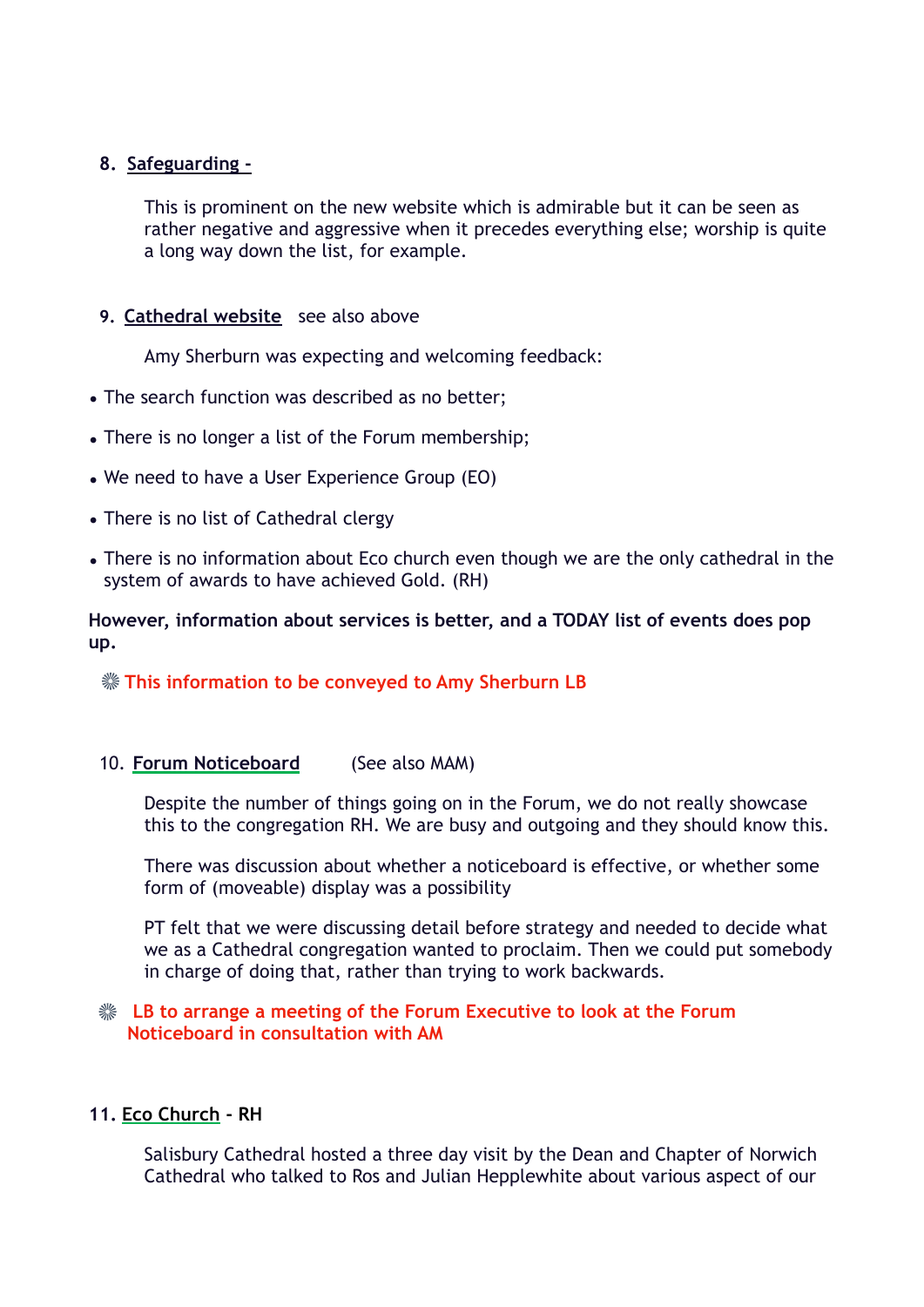Gold award including planting plans. They are currently at the self-assessed stage of Bronze and looking to progress.

Julian Hepplewhite has produced a digest for Eco Church Candidates.

 Our own current initiatives include: more hedgehog boxes, more nest boxes, more planting on a larger scale and getting plants donated for Marsh Close, where we are looking to develop further involvement. The Chapter Clerk attended a meeting recently and was very supportive, especially in promoting and preserving the bio diversity of Marsh Close and Broad Walk. There is still scope for greater scientific and technology initiatives, for example moving towards Zero carbon status.

# **12. Choir Parents Report - EO**

 EO gave a detailed account of a number of changes to the organisation as well as welcome news of the acceptance of four boys and four girls as new choir members.

 Various points were raised about funding and support in these difficult times but the meeting was united in its continuing belief that music and the choir are of huge importance in the worship of our Cathedral

# **12. Finance - Planned Giving & Charitable Donations - PT**

 The treasurer remarked that he had nothing further to add to the papers distributed to all members before the meeting. He told us that there would be no return to the use of collection plate or bags at services but further suggested that because of the massive fall in revenue from the collection, time should be allocated to the next meeting for a wider discussion.

## **Ensure that Finance appears with a longer time allocation on the next agenda PT/ CS/LB**

## **13. Deanery Synod and Churches Together in Salisbury - RH**

 It was reported that the scheduled Deanery Synod meeting had been cancelled, but a meeting for *Churches Together in Salisbury* arranged for April 27 will be attended by our three representatives, and it is hoped that the exchanges will restart this year.

## 11. **Matters raised by the congregation**

None

12. **AOB**